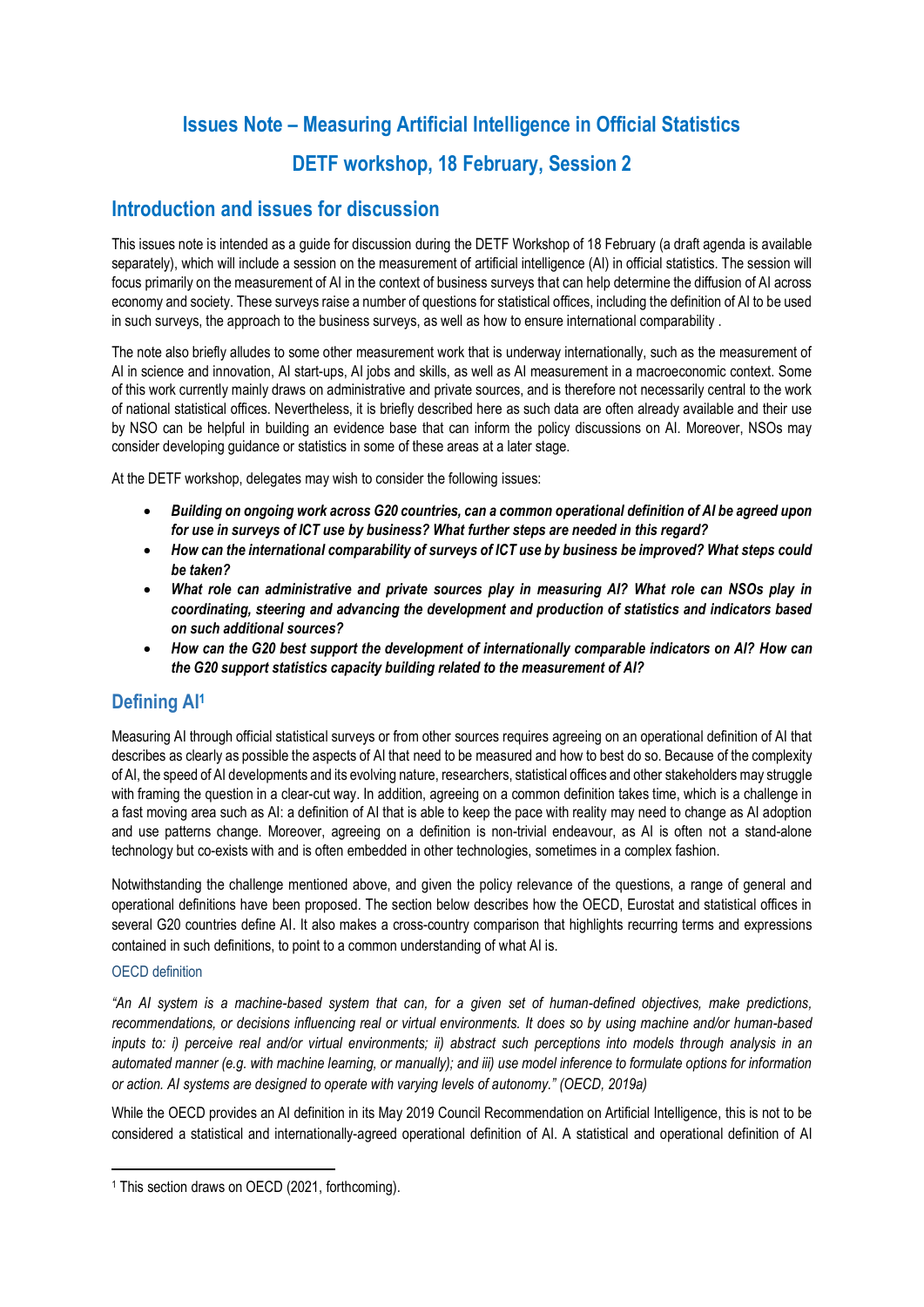needs to provide pointers about what to measure and has a direct impact when implementing an AI module within ICT usage survey by businesses.

For example Eurostat, in its Community Survey on ICT Usage and E-commerce in Enterprises 2020, decided to use an "embedded approach", i.e. to include questions on AI in other relevant modules of the questionnaire such as big data, robotics etc., as the proposed definitions were found to be too complicated. It also considered that AI is not a standalone technology but co-exists with and is embedded in other technologies.

In the meantime, several statistical offices have already decided to implement an AI module within their ICT usage survey (see below). Eurostat will proceed similarly in its 2021 survey.

Some existing AI definitions, used by G20 economies in the introductory part of their AI modules, are provided below.

#### Eurostat definition

*Artificial intelligence refers to systems that use technologies such as: text mining, computer vision, speech recognition, natural language generation, machine learning, deep learning to gather and/or use data to predict, recommend or decide, with varying levels of autonomy, the best action to achieve specific goals.* 

*Artificial intelligence systems can be purely software based, e.g.: chatbots and business virtual assistants based on natural language processing; face recognition systems based on computer vision or speech recognition systems; machine translation software; data analysis based on machine learning, etc.; or embedded in devices, e.g.: autonomous robots for warehouse automation or production assembly works; autonomous drones for production surveillance or parcel handling, etc. <sup>2</sup>*

#### Canada (Statistics Canada, 2019)

*Artificial Intelligence (AI) refers to systems that display intelligent behaviour by analysing their environment and taking actions – with some degree autonomy – to achieve specific goals. AI-based systems can be purely software-based or embedded in a device.*

#### France (INSEE, 2019)

*Artificial intelligence includes all the technologies aiming at computerization of cognitive tasks traditionally performed by humans: voice recognition, biometrics, image recognition, decision support, etc.*

#### Japan (Communication Usage Trend Survey 2017, Ministry of Internal Affairs and Communications)

*AI (Artificial Intelligence) can be defined as something that can perform, learn, infer, recognize, judge, etc. through data analysis.*

Korea (2018 yearbook of Information Society Statistics, Ministry of Science and ICT and The National Information Society Agency)

*Artificial intelligence technologies and services are machine-generated intelligence (artificial intelligence)….Refers to a technology that embodies abilities, reasoning skills, perception skills, and natural language comprehension skills……Example) AI assistant service that provides necessary information while talking by voice (S Voice and Bixby of Samsung, Q-Voice of LG, Apple's Siri, Google's Now, Microsoft's Cortana, Amazon's Alexa and Echo, SK Telecom's AI Speaker)*

In addition to the challenges inherent in agreeing on a definition of what AI is and does, it is also important to consider how to introduce the issue in surveys. Introductory definitions of AI in questionnaires are also an issue that needs being carefully considered as, overall, the propensity of respondents to neglect the texts inserted in the introductory parts of the AI modules in business surveys may at times be relatively significant. When needed, a short introductory text may help respondents provide focused and coherent answers. For AI, a short text (e.g. the OECD definition) mirrors a level of abstraction that may nevertheless be somewhat distant from a concrete implementation dimension. On the other hand, providing examples, while

<sup>2</sup> These categories closely match the 7 "Tasks" that have been identified by the OECD's ONE AI working group on the classification of AI systems, i.e. recognition; event detection; forecasting; personalisation; interaction support; goal-driven optimisation and reasoning with knowledge structures, or any combination of them embedded in a composite system (e.g. a driverless vehicle).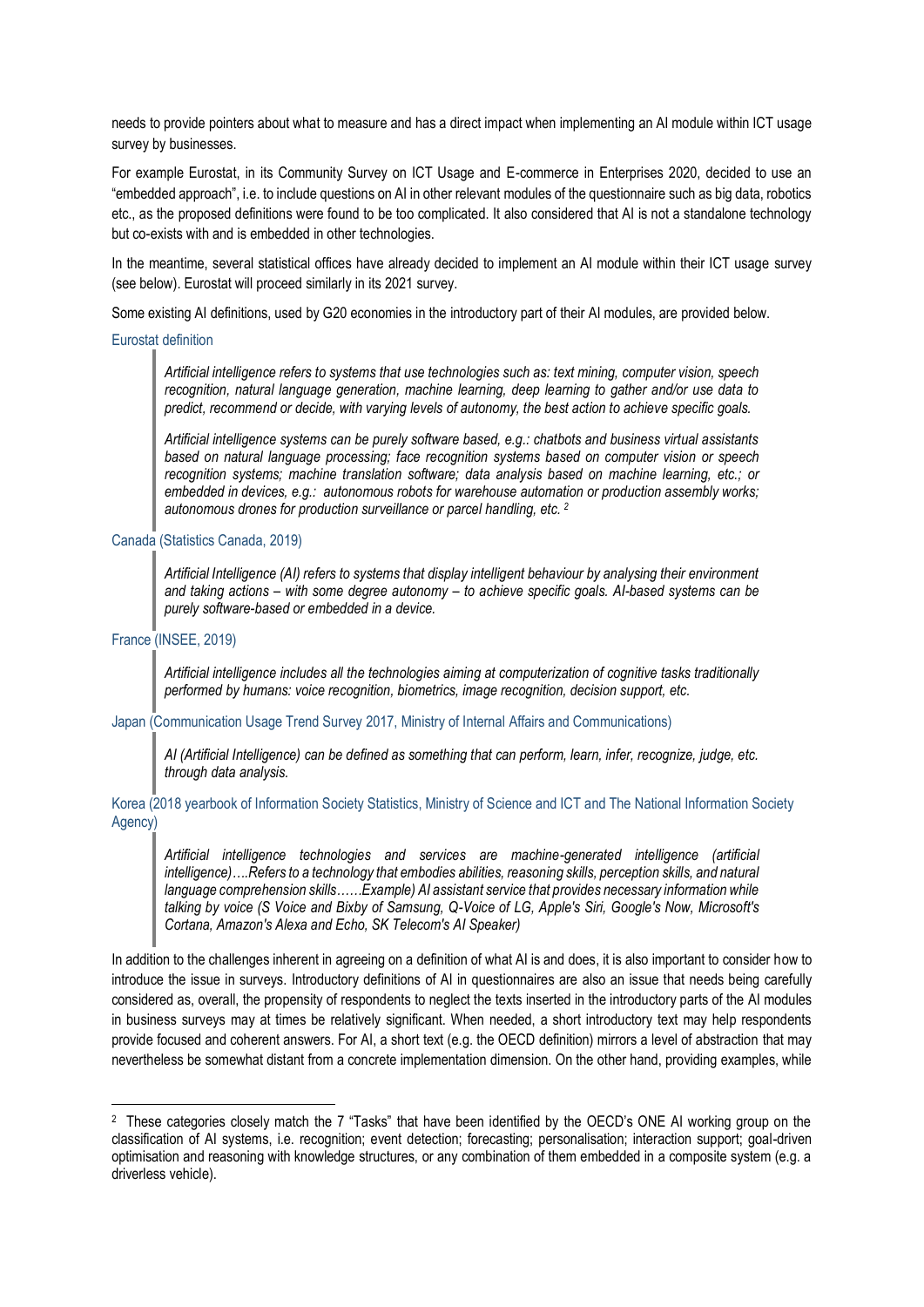helping respondents formulate relevant answers in the module, is obviously lengthening the introduction and increasing the likelihood that respondents skip the introductory part. This is a trade-off that needs to be carefully managed by NSOs.

Based on an analysis of key words or expressions included in the AI definitions, it is possible to understand what stakeholders believe AI to be, as summarised in OECD (2021). This shows that the nine available definitions explored in OECD (2021) refer to AI in slightly different ways (e.g. some using "system(s)", other using "technologies"). Furthermore, the "intelligence" feature is referred to with different expressions. Only a few include analysis of the environment or the function of prediction and goals, but all definitions explicitly – either in the body text of the definition or in the examples provided – refer to an activity or action, and most of them to machine, devices, or entity. Finally, five out of the nine definitions provide concrete examples of AI implementation.

Some of the AI definitions considered are more similar to each other than others. The Eurostat definition is very close to that of OECD, and adds examples organised around two dimensions ("pure software"/"embedded in devices"). The definitions by Canada and Sweden are very close to Eurostat's, as they are using the same breakdown for AI systems ("can be purely software-based or embedded in device"). By contrast, they also both explicitly refer to systems that "display intelligent behaviour", which is not included in the Eurostat definition. Differences also emerge, with some countries (e.g. France, Israel and Japan) that provide formulations relatively distant from the OECD definition.

Overall, what seemingly distinguishes most AI definitions is how the "intelligence" is captured and the associated type of actions, the reference to "various levels of autonomy" and to the "environment", as well as the way they deal with examples.

# **Measuring AI in Business Surveys – a brief overview<sup>3</sup>**

Measures of AI use in firms have recently been introduced in official statistics in a range of survey vehicles (e.g. Innovation Surveys, ICT usage surveys, General Business surveys). This paper focuses mainly on ICT usage surveys by businesses, except for Canada, where the Survey of Innovation and Business Strategy included a question on AI in 2017 (Statistics Canada, 2018), and for the United States, where the Annual Business Survey has included a Technology module since 2017.

Official survey questionnaires tackle a variety of issues, around AI adoption and uptake, following different approaches. The way businesses are asked about their use of AI is important and the structure and the variety of the items covered follows various levels of sophistication, depending on the vehicle used and the country considered. This relates for example to items such as the simple usage or adoption status, adoption barriers and obstacles, process of acquisition, types of AI technologies, fields of implementation, skills needed, or impacts. Table 1 provides an initial cross-country analysis of the issues covered in the AI measures.<sup>4</sup> The table is based on a detailed review of the AI survey questions presented in OECD (2021).

Overall, the table shows that coverage is relatively large for questions that relate to simple or intermediate levels of sophistication, such as AI use occurrence and AI use purposes, but that acquisitions, technologies and sectors are covered to a lesser extent. More sophisticated questions about skills and impacts are only addressed in some surveys.

#### *AI usage or adoption status*

Initially considered as an emerging technology, Artificial Intelligence usage was at the onset mainly surveyed using simple "Yes/ No" questions, such as: "In 2017, did this business use any of the following emerging technologies? => Artificial Intelligence" (Statistics Canada, 2018), or "In 2019, did your company use software and equipment incorporating AI technologies?" (INSEE, 2018). In the United States, the first measurement of business technologies did not even include the expression "Artificial Intelligence" but rather used components of AI technologies, such as Machine Learning or Natural Language Processing with their respective definitions. The question was: "In 2017, to what extent did this business use the following technologies in producing goods or services?" (US Census Bureau, 2018a and 2018b). The second measurement (US Census Bureau, 2019) uses the expression "Artificial Intelligence" and defines it as such within a more complex approach that includes motivations and impacts.

More articulated formulations of AI adoption questions in the surveys considered also seem to consider AI as an emerging technology. In Japan, questions ask about the status of AI introduction, coupled with that of the Internet of Things (IoT). In the United States, the questions differentiate between testing and using AI and between various intensity levels of AI use.

<sup>3</sup> This section draws on OECD (2021).

<sup>4</sup> It should be noted that the list of countries is not exhaustive and should be updated when further information becomes available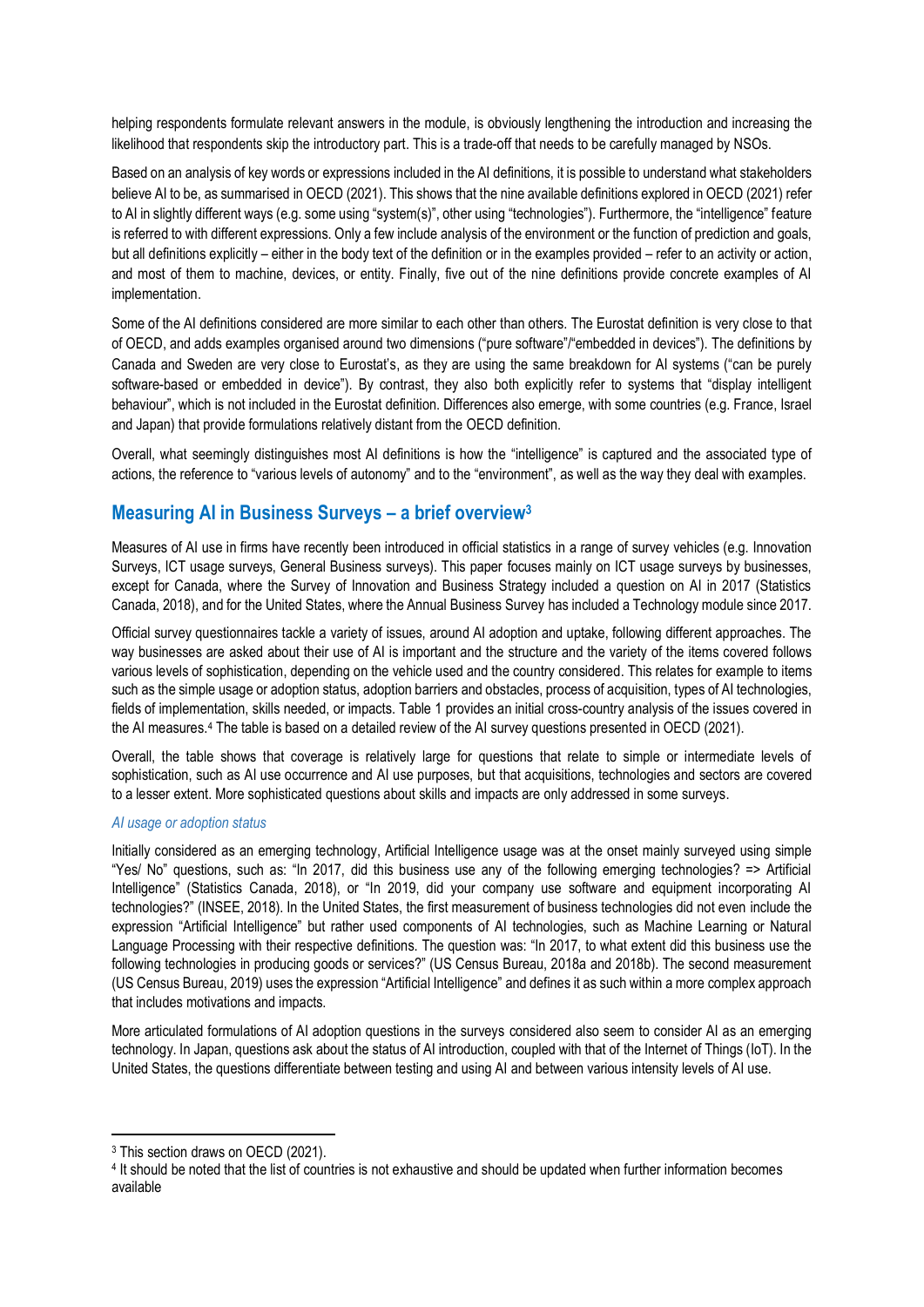| <b>Level of complexity</b>                                                                                                                                                                       |                         |                      |              |              |              |              |                   |  |  |
|--------------------------------------------------------------------------------------------------------------------------------------------------------------------------------------------------|-------------------------|----------------------|--------------|--------------|--------------|--------------|-------------------|--|--|
|                                                                                                                                                                                                  | countries/organisations |                      |              |              |              |              |                   |  |  |
| Questions                                                                                                                                                                                        |                         | <b>SARA SERBASES</b> |              |              |              |              |                   |  |  |
| Use of AI (Y/N)                                                                                                                                                                                  | $\mathsf{X}$            | $\mathsf{X}$         | $\mathsf{X}$ | $\mathsf{X}$ | X            | $\mathsf{X}$ | $\mathsf{X}$      |  |  |
| (If not) Awareness of AI<br>(If not) Reasons for not using AI                                                                                                                                    | X                       |                      | Χ<br>X       | X            |              |              |                   |  |  |
| Plan to use AI (/in the future)<br>(If not) Reasons for not using AI ( / in the future)                                                                                                          |                         |                      | $\mathsf{X}$ | X            |              |              | $\mathsf{X}$<br>X |  |  |
| Acquisition (in-house/outsourced/mix)                                                                                                                                                            |                         |                      |              |              | X            | $\times$     | $\times$          |  |  |
| Specific Al technologies (e.g. Machine Learning, Deep<br>Learning, Natural Language Recognition, )                                                                                               | X                       | X                    |              |              |              |              | X                 |  |  |
| Sectors (domains, fields) of implementation                                                                                                                                                      |                         |                      |              |              |              | X            | $\mathsf{X}$      |  |  |
| <b>Business functions</b>                                                                                                                                                                        |                         |                      |              |              |              |              | X                 |  |  |
| Purpose (reasons) of use / motivations for use / goals                                                                                                                                           | X                       |                      | $\times$     | $\mathsf{X}$ | $\mathsf{X}$ | $\times$     | $\mathsf{X}$      |  |  |
| Data sources and data types                                                                                                                                                                      |                         | $\mathsf{X}$         |              |              |              |              |                   |  |  |
| <b>Skills needed</b>                                                                                                                                                                             |                         |                      |              |              |              | X            |                   |  |  |
| Did your enterprise recruit or try to recruit AI specialists during 20xx?<br>During 20xx, did your enterprise have difficulties filling vacant<br>positions for AI specialists?                  |                         |                      |              |              |              | X<br>X       |                   |  |  |
| Impacts                                                                                                                                                                                          |                         |                      |              | $\mathsf{X}$ |              |              |                   |  |  |
| on Workforce - Processes and Methods<br>(number of w orkers / skills of w orkers)<br>on number of Worker Types - Processes and Methods<br>(production/non production/supervisory/nonsupervisory) |                         |                      |              |              |              |              |                   |  |  |

#### **Table 1. Measurement of AI in official statistics, an overview for selected countries**

Source: OECD (2021), compiled from various official surveys questionnaires.

#### *Barriers and obstacles to AI adoption*

When surveyed, the reasons for not using AI relate generally to well identified issues: no business needs identified, no interest of management, lack of knowledge of available technologies, employees' lack of skills, costs (of service, equipment or implementation), security or privacy concerns, or legal barriers or concerns. Questions are also specifically addressing issues such as the insufficient communication infrastructure required for the introduction (Japan), the incompatibility with existing equipment and software (Canada), or issues around quality (Korea). The United States approach, in asking about factors that adversely affected the adoption and utilisation of AI technology, addresses similar issues but also includes the lack of maturity of the technology or the lack of reliability of the required data.

Beyond the status of AI introduction or adoption, existing surveys focus more in detail on a broader set of issues related to AI acquisition and implementation within the firm. This includes the ways through which AI is acquired by the firm, the various types of AI technologies or applications adopted, the type of business functions involved, the type of data collected and used, the sectors where AI is implemented, the associated skills needed and how to recruit AI-related human capital.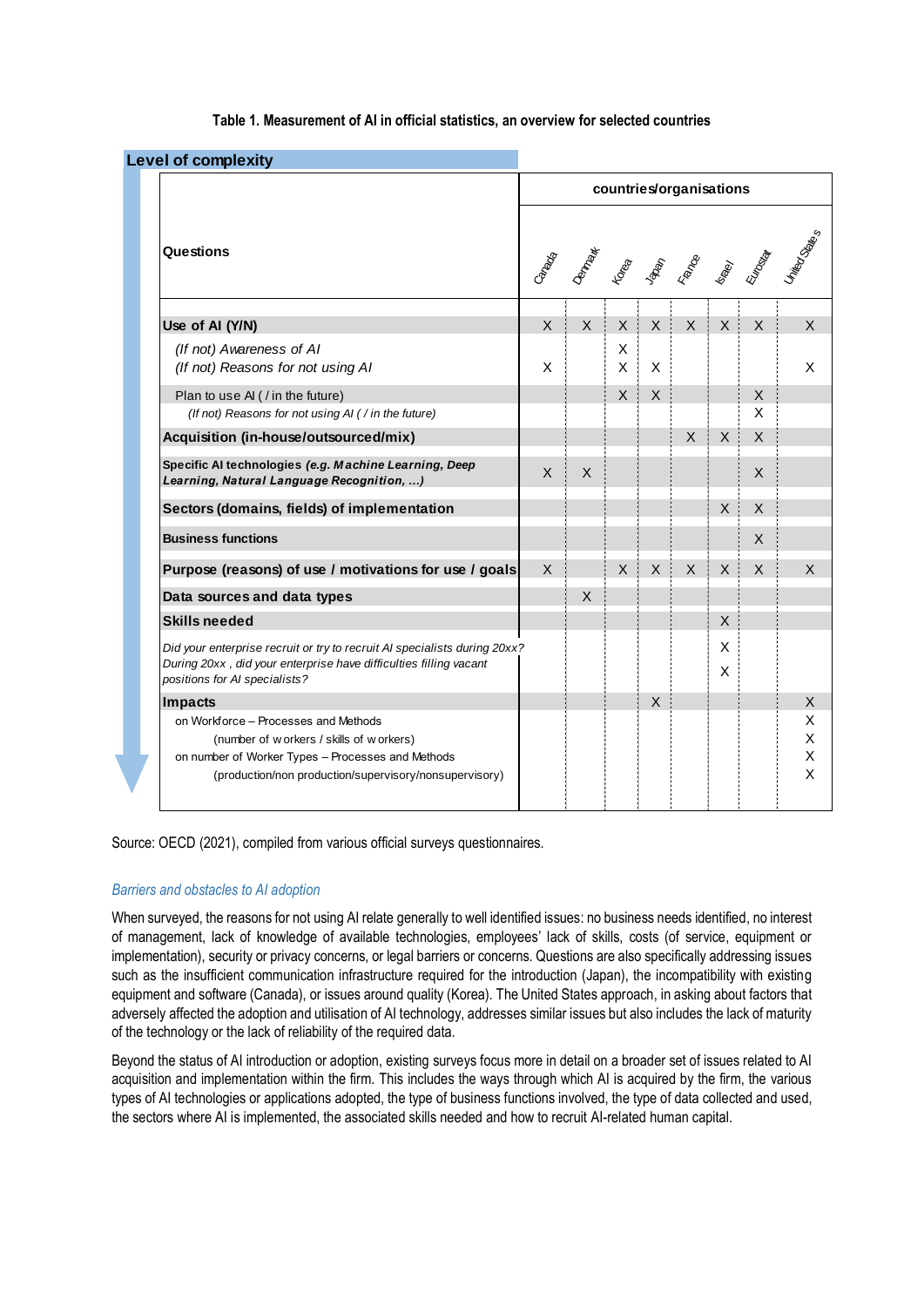#### *AI acquisition*

As any other technological development, AI can be developed and adopted in many ways. AI systems may have been developed fully in-house (by a firm's own employees), may result from the purchase of commercial ready-to-use or customised systems, or from commercial systems ultimately modified by a firm's own employees, or may have been bought from external providers that were contracted to develop them. Also, AI can be adopted indirectly, i.e. by acquiring devices or systems that embed AI. According to recent research, AI will not be an off-the-shelf product for most firms in the near future, due to a strong need to teaming with technology partners (Brock and von Wangenheim, 2019).

As a general-purpose technology, AI is not a single monolithic technology. AI systems' implementation occurs through various technologies or through applications embedding AI components.

#### *Field of activity*

Business surveys always include questions related to the sector or industry where the surveyed firm or plant operates, based on national or international industrial classifications. ICT use surveys are not an exception in this respect. An additional specific question on the field of activity for AI use is proposed by Israel (CBS, 2019). Items listed include a mix of industrial coverage (e.g. banking, financial services; transport; professional, scientific and technical activities; etc.) and generic business functions (e.g. sales and marketing, manufacturing and industrial production; information and cybersecurity; etc.). A separate, more focused question on business functions is also proposed.

#### *Purpose of AI use: from business functions to broader economic goals*

Various nodes and components of the business process and associated functions (e.g. sourcing, production, human resources management, financial flows, etc.) are increasingly digitalised, as thus constitute growing opportunities to introduce AI systems, components or applications.

Existing survey questions asking about the purpose of AI use often distinguish between specific business functions or production components: marketing, production processes, management and administration, logistics, security, human resources, etc.

To facilitate understanding and increase the accuracy of responses, in the Eurostat survey, each of the business functions detailed is accompanied by examples of possible AI implementations. For example, for marketing or sales: i) *chatbots based on natural language processing for customer support* or ii) *customer profiling, pricing optimization, personalized marketing offers, market analysis based on machine learning*; and for logistics: i) *autonomous robots for pick-and-pack solutions in warehouses*, ii) *route optimization based on machine learning,* iii) *autonomous robots for parcel shipping*, *tracing, distribution and sorting*, etc.

In Israel, the AI use purposes relate to a list of items combining precise defined tasks and/or business functions. In the United States, the survey looks at AI as one of the selected technologies used in the production of goods and services (together with e.g. cloud-based computing systems and applications, specialised software and equipment, and robotics). The question on the purpose of use focuses on the production area, and specifically on processes and methods.

#### *Data sources and data types*

Both the sources of data used (e.g. enterprise's own system, public data originating from public authorities, data from Internet), and the types of data used (numerical, text, image or sound), are among the dimensions surveyed (Statistics Denmark, 2019). They contribute to a better understanding of the importance of data acquisition and management for businesses and may help shed light on how AI becomes part of the digital transformation of firms and their business models.

Canada is also surveying how businesses are collecting data (Statistics Canada, 2019), but the focus is not specifically AI related. It concentrates rather on customer and client information (e.g. data collected directly from customers or clients, from data mining, via contracted third party, or via loyalty or reward programs).

#### *AI skills needed*

ICT use surveys regularly include questions related to the difficulties to recruit ICT specialists (e.g. Australia in 2017, Canada in 2019, Eurostat since 2014). The same question is included, but narrowed to AI specialists, by Israel (CBS, 2019). The issue of lack of skills is also one of the possible responses in the question relating to reasons for not having used AI (Canada, Korea).

#### *AI Impacts*

The impacts of AI are a widely debated issue. However, existing official surveys include only few questions related to the way AI may impact businesses. For the companies having introduced IoT and AI in 2018 (not distinguishing between both), the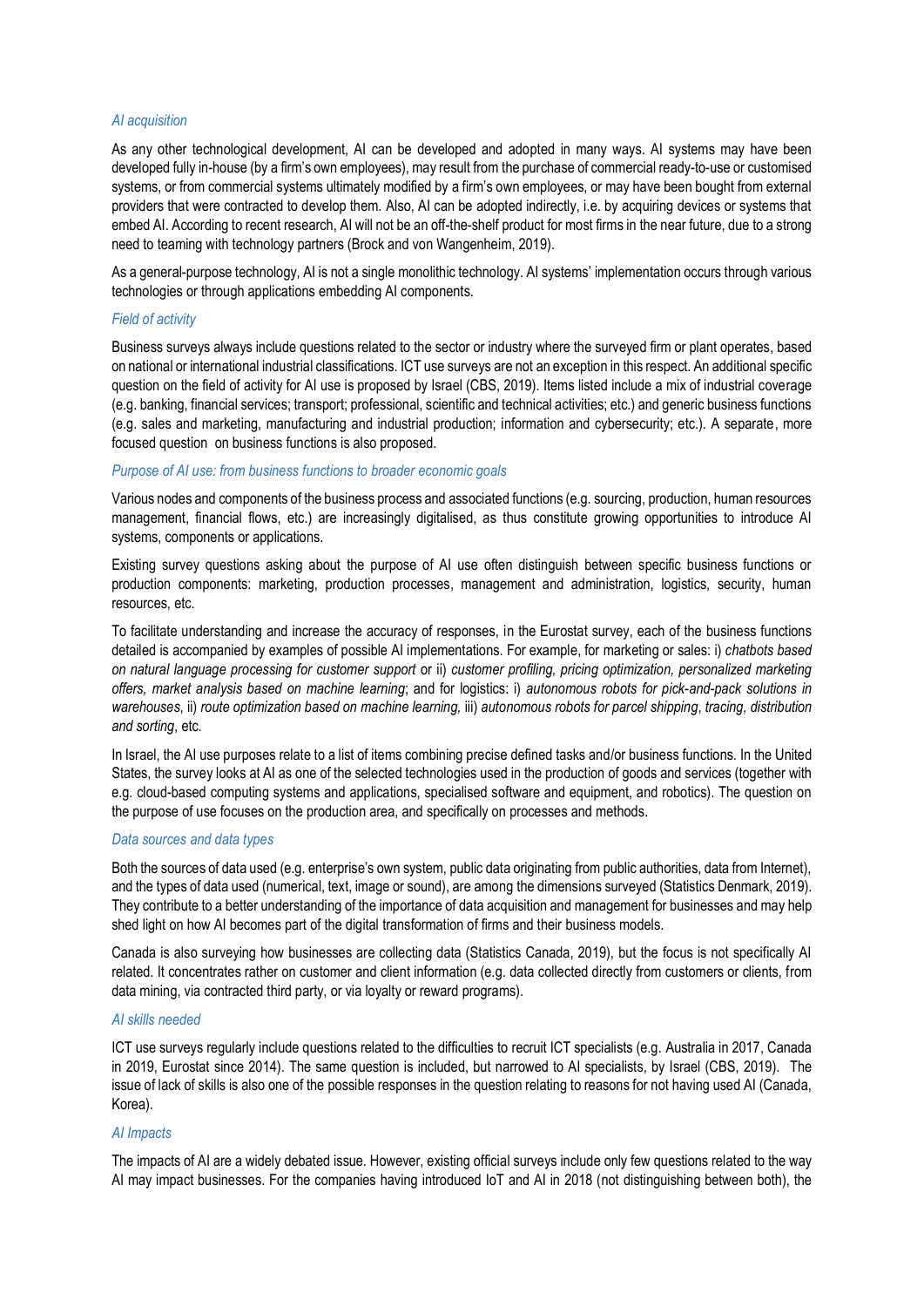Japanese survey asks about any overall perceived effect (ranging from "very effective" to "negative"). In the United States, the survey (US Bureau of the Census 2019) asks about effects (increase, decrease, no change) of AI technology adoption on numbers and on skills of workers. For numbers, this relates to global, production and non-production workers, supervisory and non-supervisory workers. For skills, this relates to the global skill level of workers, and to the scientific, technological, engineering and mathematical skills of workers.

#### Survey results raise comparability issues

Overall results from existing official surveys, provided in Table 2 below, show that in all the countries where AI-related questions have been included in surveys, AI is not considered (or not anymore) as an emerging technology, especially among large firms. More than five percent of large firms were using Machine Learning in the United States in 2017,<sup>5</sup> and more than one fourth in Denmark in 2019.

When available, data by industry also show that AI use is already significant in some industries. In 2017, results from Canada show that near one firm out of five was using AI in finance and insurance industries, and more than one out of six firms in the information and cultural industries was using AI. In the United States, Machine Learning is the first or second most used technology among a group of advanced technologies, in industries such as manufacturing, wholesale and retail trade, transportation and storage, and information. In Japan, near one firm out of five in transportation and storage as well as finance and insurance industries, has introduced AI.

|                  | Canada <sup>1</sup><br>2017 | Denmark <sup>2</sup><br>2019 | France <sup>3</sup><br>2018 | Japan <sup>4</sup><br>2017 | Korea <sup>5, 7</sup><br>2017 | Korea <sup>6, 7</sup><br>2018 |
|------------------|-----------------------------|------------------------------|-----------------------------|----------------------------|-------------------------------|-------------------------------|
| firm's size band | $20+$                       | $10+$                        | $10+$                       | $100+$                     | $10+$                         | $10+$                         |
| All              | 4.0                         | 6.0                          | 11.4                        | 14.1                       | 1.5                           | 2.1                           |
| $10-49$          |                             | 4.8                          | 10.8                        |                            | 1.5                           | 1.6                           |
| Small (20-99)    | 3.2                         |                              | 11.3                        |                            |                               |                               |
| 50-99            |                             | 6.7                          | 12.3                        |                            |                               |                               |
| 100-249          |                             | 12.1                         | 14.3                        |                            |                               |                               |
| 100-299          |                             |                              | 13.1                        | 14.2                       |                               |                               |
| (Medium) 50-249  |                             |                              | 13.1                        |                            | 1.1                           | 3.6                           |
| $(100-249)$      | 7.1                         |                              | 14.3                        |                            |                               |                               |
| Large $(250+)$   | 10.1                        | 23.5                         | 20.7                        |                            | 5.4                           | 13.9                          |
| $300+$           |                             |                              | 23.2                        | 13.6                       |                               |                               |

#### **Table 2. Percentage of businesses using AI technology, recent years**

Notes: 1. Statistics Canada, SIBS 2017. 2. Statistics Denmark 2019. Refers to ML or AI. 3. INSEE 2019. Preliminary results. 4. Communication Usage Trend Survey. 5. 2018 Yearbook of Information Society Statistics. 6. 2019 Yearbook of Information Society Statistics. 7. The data of Korea are based on the establishment level, not on the firm level. Sources: see OECD (2021) for the full details.

#### Explaining differences

The results provided in the two tables above highlight significant differences between countries, which may have been caused by a number of factors. First, the coverage of the surveys, intended as target population surveyed (e.g. business units surveyed can be enterprises or establishments), industries and firm size. For example, in Korea, the unit surveyed refer to the establishment, not to the enterprise. And in Japan, firms employing less than 100 employees were not surveyed, which clearly pushes the share of firms using AI upward (see third point below). Second, and as previously underlined, the structure of the questionnaires, the heterogeneity of the AI definitions used and the different nature, wordings and scope of questions, may also contribute to explain some of the differences emerging across countries. Third, as frequently observed for other emerging technologies, early birds in AI adoption are primarily large firms and firms from the ICT and high tech sectors. In addition, AI is often a part of a firm's digital transformation journey. It may get combined or merged with other technologies such as big

<sup>&</sup>lt;sup>5</sup> See US Bureau of the Census, Annual Business Survey 2018, Digital Technology Module Tables, <https://www.census.gov/data/tables/2018/econ/abs/2018-abs-digital-technology-module.html>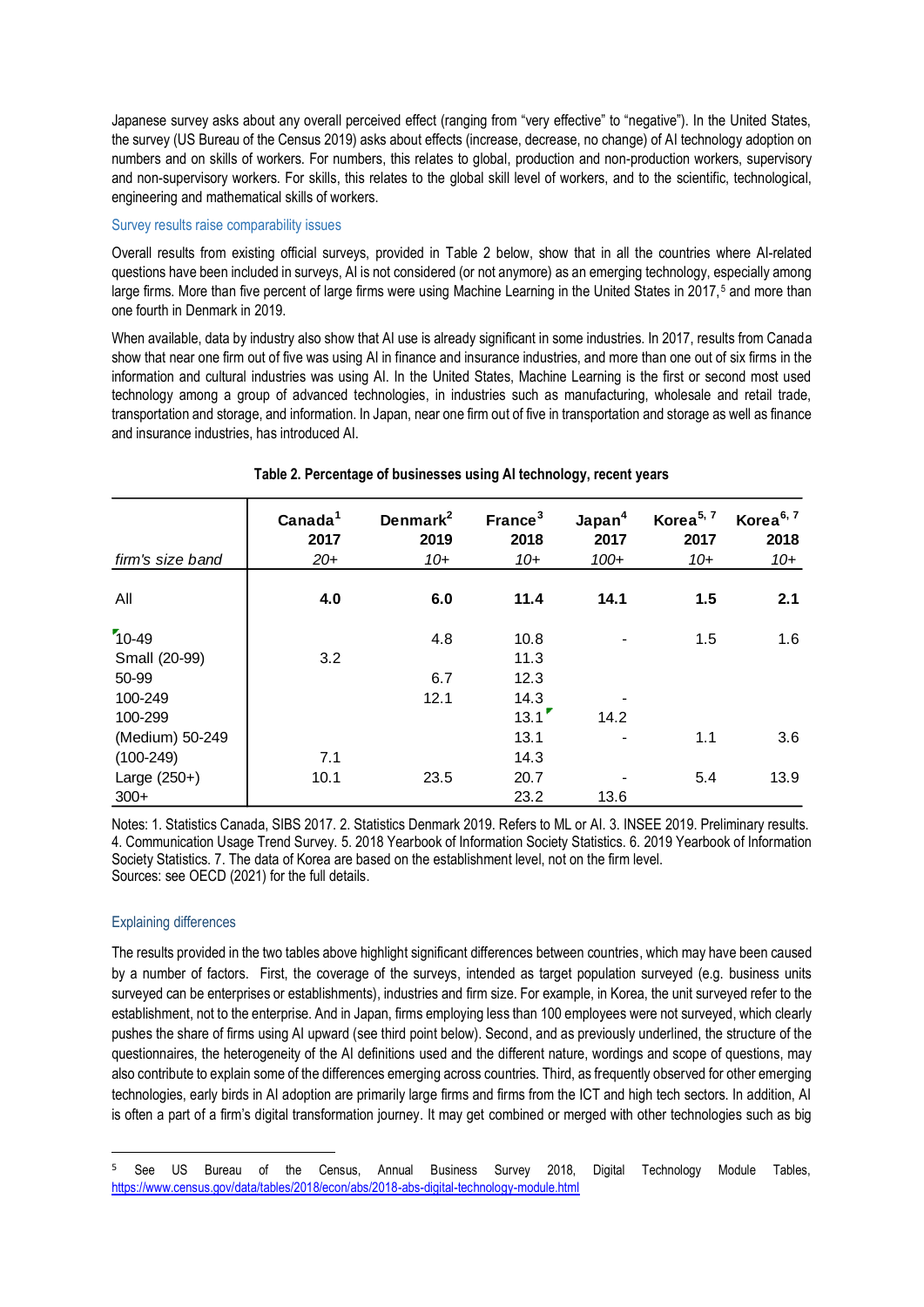data analysis, IoT and cloud computing. The uptake of those complementary technologies may contribute to explain differences in development and adoption within and across countries. Overall, the brief review above and the more detailed assessment available in OECD (2021) shows that there is a strong need for international comparability in AI measurement, but that the road is paved with obstacles.

## **Other measurements of AI in the digital economy – some highlights<sup>6</sup>**

Existing official measures are often struggling to keep up with the rapid pace of technological developments, including AI. At the same time there is a pressing need to identify and share indicators to shed light on where and how AI is developed, used, by whom, how fast, and in which sectors. To be able to deliver up-to-date policy relevant statistics, official statistical information systems will need to build partnerships with businesses and academia. Moreover, while surveys of business use are currently the main focus of NSOs' activities related to measuring AI, other sources of administrative and private data can provide important complementary information on a country's strengths in artificial intelligence, including the broader business environment for AI.

For example, Baruffaldi et al (2020), propose an operational definition of AI based on the identification and measurement of AI-related developments in science, algorithms and technologies. The analysis is based on information contained in scientific publications, open source software and patents and results from collaboration with the Max Planck Institute for Innovation and Competition (MPI Munich). The work also benefitted from advice from leading AI scientists and from patent experts. The three pronged approach devised by Baruffaldi et al (2020) relies on an array of established bibliometric and patent-based methods, and is complemented by an experimental machine learning (ML) approach implemented on purposely collected open source software data. The approach produces an encompassing operational definition of AI. As in the case of survey work, such a definition can only account for past and present developments, and will need to be periodically revised and refined, as AI evolves. Some of the key findings and details of the approaches in Baruffaldi et al (2020) are:

- The identification of the science behind AI developments is based on a bibliometric two-step approach, whereby a first set of AI-relevant keywords is extracted from scientific publications classified as AI in the Elsevier's Scopus® database. This set is then augmented and refined using text mining techniques and expert validation. This two-step approach leads to identifying 168 groupings of AI-related terms (and variations thereof, e.g. convolutional neural networks and neural networks). Scientific publications and conference proceeding articles are finally tagged as being AI-related if they contain in their abstract at least two AI keywords related to different groupings. This is done to contain the number of false positives and minimise over identification. This approach was used, among others, for an indicator on scientific publications presented in the G20 report "*A Roadmap toward a Common Framework for Measuring the Digital Economy"* (OECD, 2020b, Figure 3).
- As AI is ultimately implemented in the form of algorithms, and in the impossibility to access data related to private firms' AI software, Baruffaldi et al. (2020) use open-source software's information about software commits (i.e. contributions) posted on GitHub (an online hosting platform) to track AI-related software developments and applications. Such data are combined with information from papers presented at key AI conferences to identify "core" AI repositories. Machine learning techniques are trained using information for the thus identified core set are used to explore the whole set of software contributions in GitHub to identify all AI-related repositories.
- Information contained in patent data is used to identify and map AI-related inventions and new technological developments embedding AI-related components, independently of the technological domain in which they occur. Text mining techniques are used to search abstracts and patent documents referring to AI-related papers. This leads to identifying the International Patent Classification (IPC) codes most frequently allocated to AI-related inventions. Such list of IPC codes, upon validation by patent examiners and experts in the field, is refined so that some IPC codes are considered in full as being AI-related, whereas identification of other patent codes needs to rely on keyword searches on patents. Finally, experts agreed to implement refined keyword-only searches to identify AI developments happening in other technology areas. An example of the findings of such work is shown in Figure 4, updating the results presented in Baruffaldi (2020).

#### **Figure 3. Top-cited scientific publications related to AI, 2006 and 2016** Number of AI-related documents among the 10% most cited publications, fractional counts

<sup>6</sup> This section draws heavily on Baruffaldi (2020).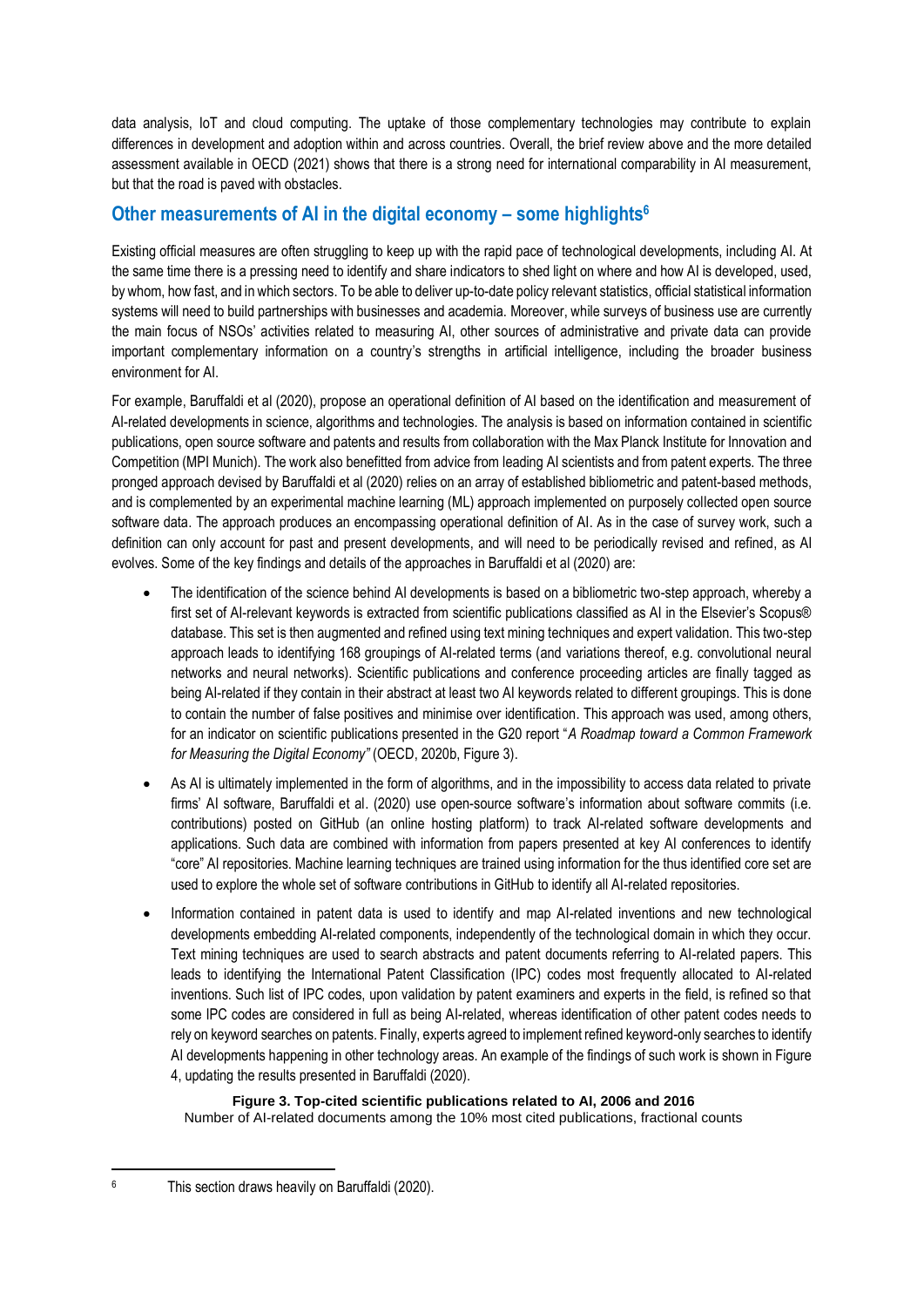

*Source:* OECD calculations based on Scopus Custom Data, Elsevier, Version 1.2018 and 2018 Scimago Journal Rank from the Scopus journal title list (accessed March 2018), January 2019.





*Note:* Data refer to IP5 patent families in AI-related technologies, by earliest filing date and applicant's location, using fractional counts. Only G20 economies owning more than 500 IP5 families in the time periods considered are included. Data for 2018 are incomplete.

*Source:* Updated from Baruffaldi, et al. (2020), based on OECD, STI Micro-data Lab: Intellectual Property Database, [http://oe.cd/ipstats,](http://oe.cd/ipstats) February 2021.

There are many other examples of administrative and private sources being used to track the development of AI. For example, OECD (2019) used the private dataset Crunchbase to explore private equity investments in AI-related start-ups. The OECD is currently investigating the use of the Preqin private dataset to estimate and visualise private equity investments in AI startups in real-time. Yet other private sources, like Glass AI and Burning Glass, can also provide helpful insights.

The OECD AI Observatory [\(OECD.AI\)](https://oecd.ai/) currently presents interactive data visualisations covering AI trends and developments on a range of topics. For example:

- It tracks the labour supply of AI skills using LinkedIn Economic Graph, including penetration of AI skills by country, industry, gender and over time; the rate of growth of AI hiring by country and over time; as well as the international migration of AI talent;<sup>7</sup>
- Using data from Adzuna, OECD.AI provides real-time indicators of AI skills demand in 16 countries, including by type of skill, country, and skill bundle;<sup>8</sup>

<sup>&</sup>lt;sup>7</sup> See: https://oecd.ai/data-from-partners?selectedTab=AIJobsAndSkills

<sup>8</sup> See: https://oecd.ai/data-from-partners?selectedTab=AIJobsAndSkills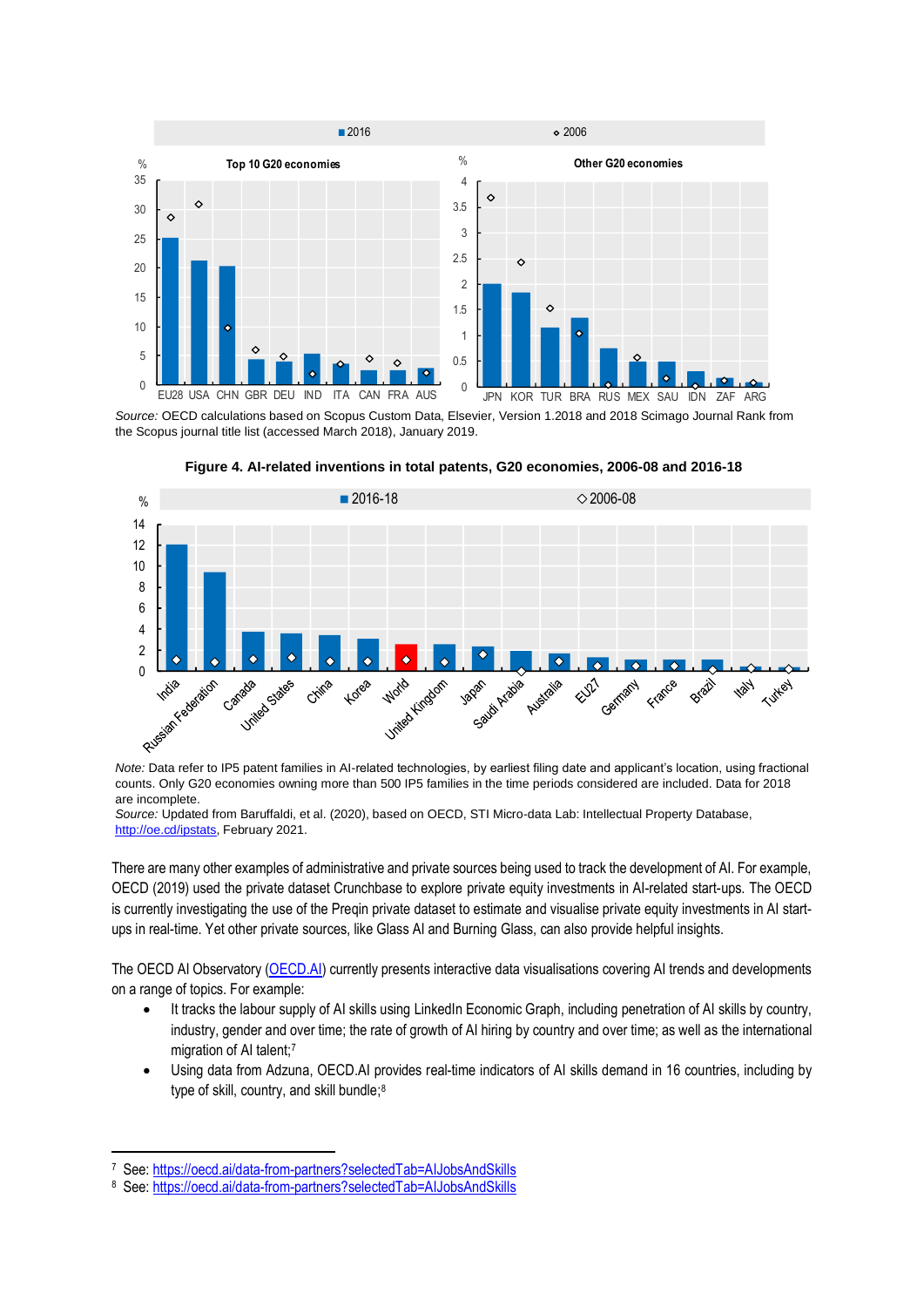- National and international AI research trends including by gender from Microsoft Academic Graph and Elsevier and patenting activity from Microsoft Academic Graph;<sup>9</sup>
- Trends in open source software development from Github;<sup>10</sup>
- and domestic and international AI-related search trends over time, from Google trends.<sup>11</sup>

Moreover, extensive work is currently underway at the OECD to develop new evidence and indicators on the impact of AI on work, innovation, productivity and skills, in the so-called AI-WIPS project.<sup>12</sup>

Many AI indicator reports are also being produced by academic institutions and the private sector, e.g. the AI Index produced by Stanford University's Institute for Human-Centered AI,<sup>13</sup> or the Global AI Index by Tortoise Media.<sup>14</sup>

As with the development of other emerging technologies, some of the indicators presented in academic and private studies may eventually be complemented or replaced by official statistics as these become more widely available. At the same time, academic and private sources are likely to remain important in the tracking of rapidly-evolving technologies such as AI. Statistical offices and governments may therefore wish to consider whether they should play a role in guiding the development of statistics and indicators based on such sources, e.g. by developing statistical quality frameworks.

### **The measurement of AI from a macro-economic perspective**

From a macro-economic perspective, the measurement of AI is a constantly developing challenge faced by all national statistical offices. Similar to other challenges brought on by the introduction of new technologies and digitalisation, the creation and use of AI in the economy forces statisticians to consider if the current standards and classifications are still fit for purpose. That is, are they able to provide an accurate representation of the level of production associated with AI, but just as importantly, do they contain the specific information desired by users.

The use of AI in production usually involves investment by firms in order to create a tool that can be used repeatedly in the production process; due to this, there is only limited concern regarding the question of its inclusion in macro-economic outputs. Fundamentally, this type of expenditure on AI should be captured in one of the established asset classes that already exist within the 2008 System of National Accounts (2008 SNA). Alternatively, if purchased as an input into production, there are numerous digital products for which it is likely allocated to.

From a capital perspective, since AI is computer based and involves the creation of software, a large amount of AI would seem consistent with the existing description used in the 2008 SNA for computer software as *"computer programs, program descriptions and supporting materials for both systems and applications software."* This broad description covers expenditure on any and all computer programs, from a simple word processer to an advanced supervised machine learning program<sup>15</sup>. That said, this asset category is predominately used for assets that are actively contributing to the production process and while much AI is already doing this a significant amount of expenditure on AI is still in the developmental phase. In these cases the SNA would still be capturing the production involved in developing AI, but more likely within the Research and Development (R&D) asset class. This class includes *"creative work undertaken on a systematic basis to increase the stock of knowledge, and use this stock of knowledge for the purpose of discovering or developing new products."*

While the existing 2008 SNA is likely capturing the expenditure, it is therefore fulfilling the goal of ensuring an accurate representation of AI in the economy. However, it does not currently assist with the secondary concern of doing so at an appropriate level. To address this, a greater effort must be made to delineate expenditure related to AI as it is contained in the products mentioned above.

<sup>&</sup>lt;sup>9</sup> See[: https://oecd.ai/data-from-partners?selectedTab=AIResearch](https://oecd.ai/data-from-partners?selectedTab=AIResearch)

<sup>&</sup>lt;sup>10</sup> See[: https://oecd.ai/data-from-partners?selectedTab=AICoding](https://oecd.ai/data-from-partners?selectedTab=AICoding)

<sup>11</sup> See[: https://oecd.ai/data-from-partners?selectedTab=AISearchTrends](https://oecd.ai/data-from-partners?selectedTab=AISearchTrends)

<sup>&</sup>lt;sup>12</sup> See[: https://oecd.ai/work-innovation-productivity-skills](https://oecd.ai/work-innovation-productivity-skills)

<sup>13</sup> See[: https://hai.stanford.edu/research/ai-index-2019](https://hai.stanford.edu/research/ai-index-2019)

<sup>14</sup> See[: https://www.tortoisemedia.com/2019/12/03/global-ai-index/](https://www.tortoisemedia.com/2019/12/03/global-ai-index/)

<sup>15</sup> Additionally in circumstances where the AI software is embedded in a larger piece of equipment, for instance loaded into the electronics of a vehicle, then the cost of the AI may be incorporated into the overall value of the machinery. This would be the same for all tangible fixed assets.